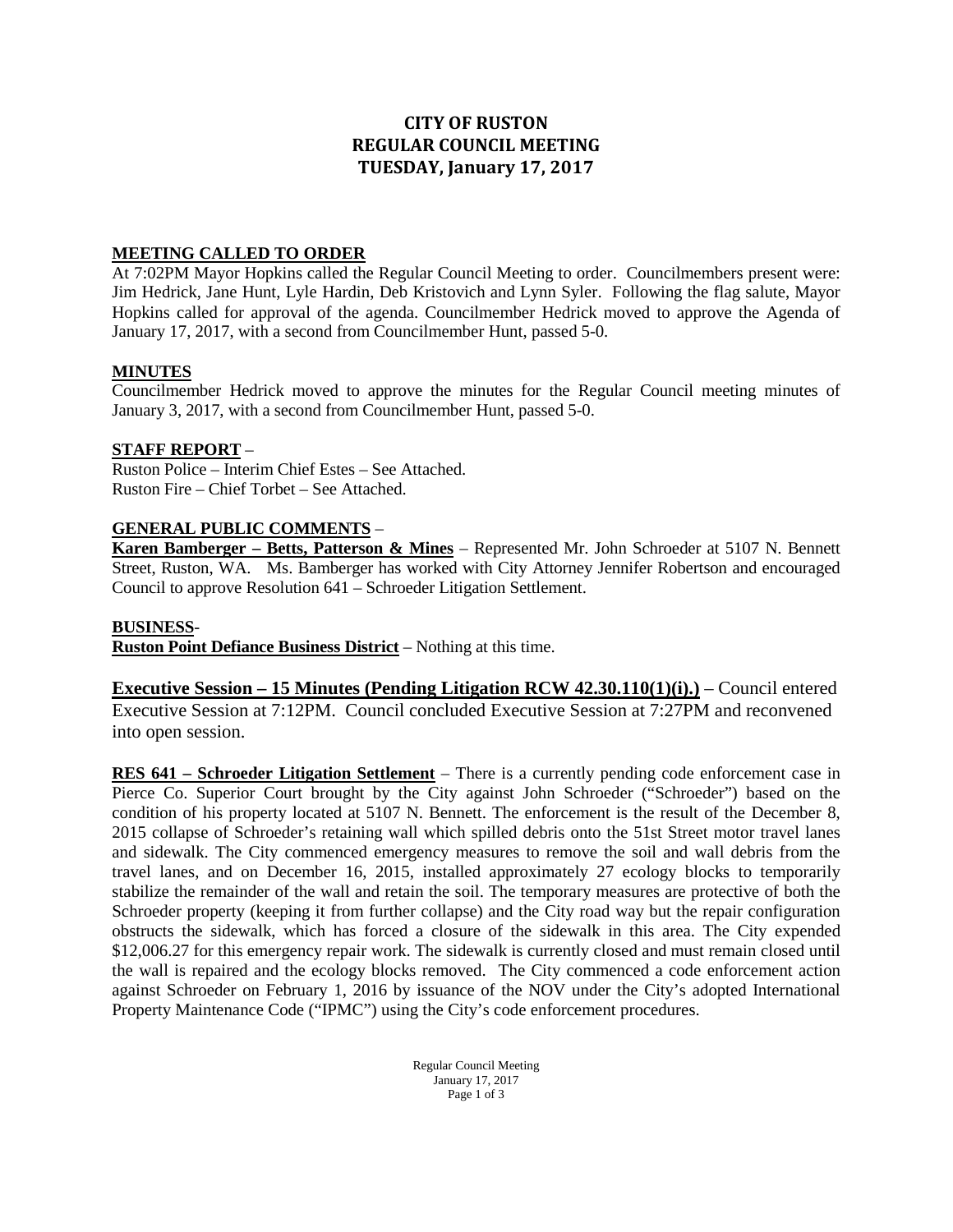CITY OF RUSTON Regular Council Minutes January 17, 2017

On February 1, 2016, Schroeder filed a defective request for a hearing and failed to pay the appeal fee. The City moved the Hearing Examiner for dismissal, which was granted on March 31, 2016. The Hearing Examiner held there to have been no timely appeal filed. Following the entry of the Hearing Examiner's Findings of Fact and Order of Dismissal, Schroeder filed a Petition under the Land Use Petition Act (Ch. 36.70C RCW also known as "LUPA") in Pierce County Superior Court. The City moved the Court to dismiss this appeal. The Court dismissed the Petition with prejudice on June 3, 2016, holding that "Dismissal of this LUPA Petition renders the Notice of Violation as the final order of the City." This Order was not appealed. Since Schroeder failed to commence corrective action or comply with the NOV, on July 27, 2016, the City filed a lawsuit in Pierce County Superior Court against Mr. Schroeder to enforce the NOV and collect the per diem civil penalties, the costs of the emergency repair, and attorneys' fees and costs. Following some initial proceedings in Court, the parties agreed to broad terms of settlement, including the payment to the City in the amount of \$175,000.00 for repair and replacement of the wall and reimbursement of costs, the mutual release of claims and the waiver by Schroeder of any right to sue the City for the wall construction. This waiver also applies to all contractors and consultants assuming the construction and design is done by professionals and meets code. The parties have worked toward a mutually acceptable agreement for the Council's consideration. This Agreement is recommended by the Mayor for approval. Mr. Schroeder and his legal counsel understand that no representation by the City Attorney or other City staff is binding on the Council and that the Council has the ultimate authority to accept or reject the proposed Settlement Agreement. After all parties, have executed the Settlement Agreement, Mr. Schroeder's insurance carrier will deliver \$175,000 to the City within 10 business days. The City will use this money to reconstruct the failed retaining wall and reimburse its costs. The City's costs are approximately \$60,000 to date, including the cost of the emergency repair. Councilmember Hedrick moved to approve Resolution 641, with a second from Councilmember Hunt, passed 5-0.

**RES 645 – Ruston Police Car – Auction Contract** – From time to time the City finds it has unneeded property, such as police vehicles which are being replaced. One method for disposing of surplus property that is allowed under Washington law is to send the property to public auction. Ehli Industrial, LLC is a public auction house and is in the City of Tacoma and can dispose of surplus City property. The standard Auction Agreement needs to signed prior to the City utilizing these services. The cost for these services would generally come out of the sales proceeds. Councilmember Hedrick moved to approve Resolution 645, with a second from Councilmember Hunt, passed 5-0.

**CLAIMS/PAYROLL** – Councilmember Hedrick moved to approve Claims and Payroll, with a second from Councilmember Hunt, passed 5-0.

**MAYOR'S TIME** – Mayor Hopkins has had brief discussions with Councilmember Hardin and Councilmember Hedrick regarding the Ruston Police pay scale and will work with Interim Police Chief Estes to update the police department pay scale in support of retaining officers. We are currently close to entry level and not competitive in keeping officers on staff. Councilmembers are strongly in support of the Police Department and Mayor Hopkins would like to be proactive in providing the tools that Interim Chief Estes will need to build his department. Mayor Hopkins was reviewing utilities, sewer and storm, working with Tacoma on the potential rate increase that will be coming our way.

> Regular Council Meeting January 17, 2017 Page 2 of 3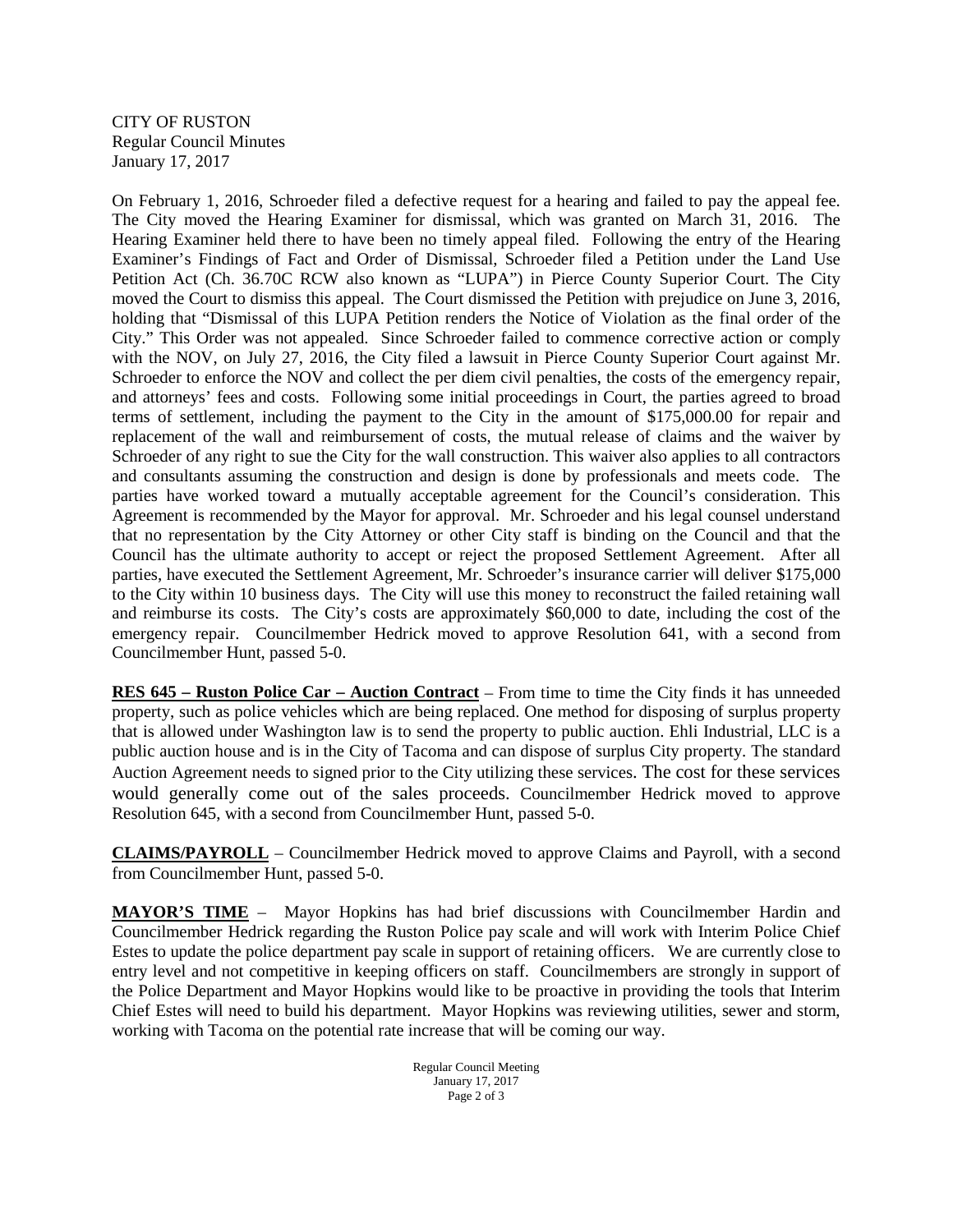CITY OF RUSTON Regular Council Minutes January 17, 2017

#### **COUNCIL TIME –**

Councilmember Hedrick – Nothing at this time.

Councilmember Hunt – Nothing at this time.

Councilmember Hardin – Nothing at this time.

Councilmember Kristovich – Nothing at this time.

Councilmember Syler – Nothing at this time.

#### **MEETING AJOURNED** -

At 7:35PM Councilmember Hedrick moved to adjourn, with a second from Councilmember Hunt, passed 5-0.

> \_\_\_\_\_\_\_\_\_\_\_\_\_\_\_\_\_\_\_\_\_\_\_\_\_\_\_\_ Mayor Bruce Hopkins

ATTEST: \_\_\_\_\_\_\_\_\_\_\_\_\_\_\_\_\_\_\_\_\_\_\_\_\_\_\_\_

Judy Grams

Regular Council Meeting January 17, 2017 Page 3 of 3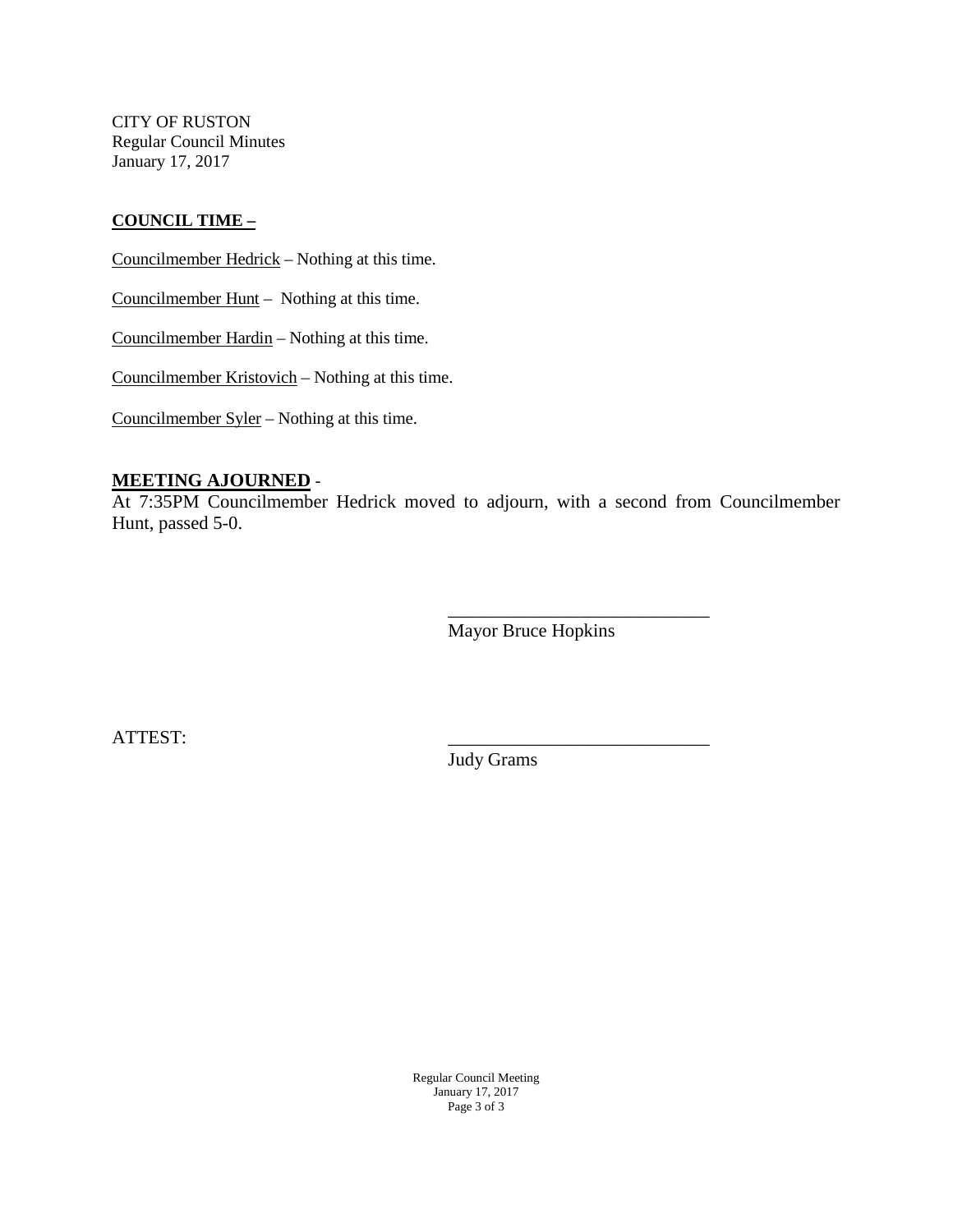

# **Chief's Report Ruston Police Department** Tuesday January 17, 2017

## **Chief of Police:**

During the month of December the Police Department responded to 145 calls for service in the City of Ruston. This does not include calls for service outside the city limits.

Officer Roberts made a traffic stop for a minor traffic infraction and found that the driver was suspended. The driver also had a Ruston PD warrants for suspended driving. Permission to search the car was obtained from the driver. The driver had a digital scale, packaging material and enough meth to charge him with possession of narcotics with the intent to distribute.

### **Other Personnel Issues:**

Chief Celis resigned to take a position with Fircrest PD.

Officer Kaeka is still out for an undetermined amount of time after surgery. We are in the process of announcing two positions. The Chief of Police and an officer position. We have one viable candidate for a part time position that may also be a good candidate for the full time officer position.

### **Civil Service Commission:**

The Chief of Police and Police Officer positions are in the process of being announced for hire.

### **Equipment:**

Vehicle 1, the white impala, is ready to be sold once a contract with an auction company is signed.

### Training:

There was no training in the month of December.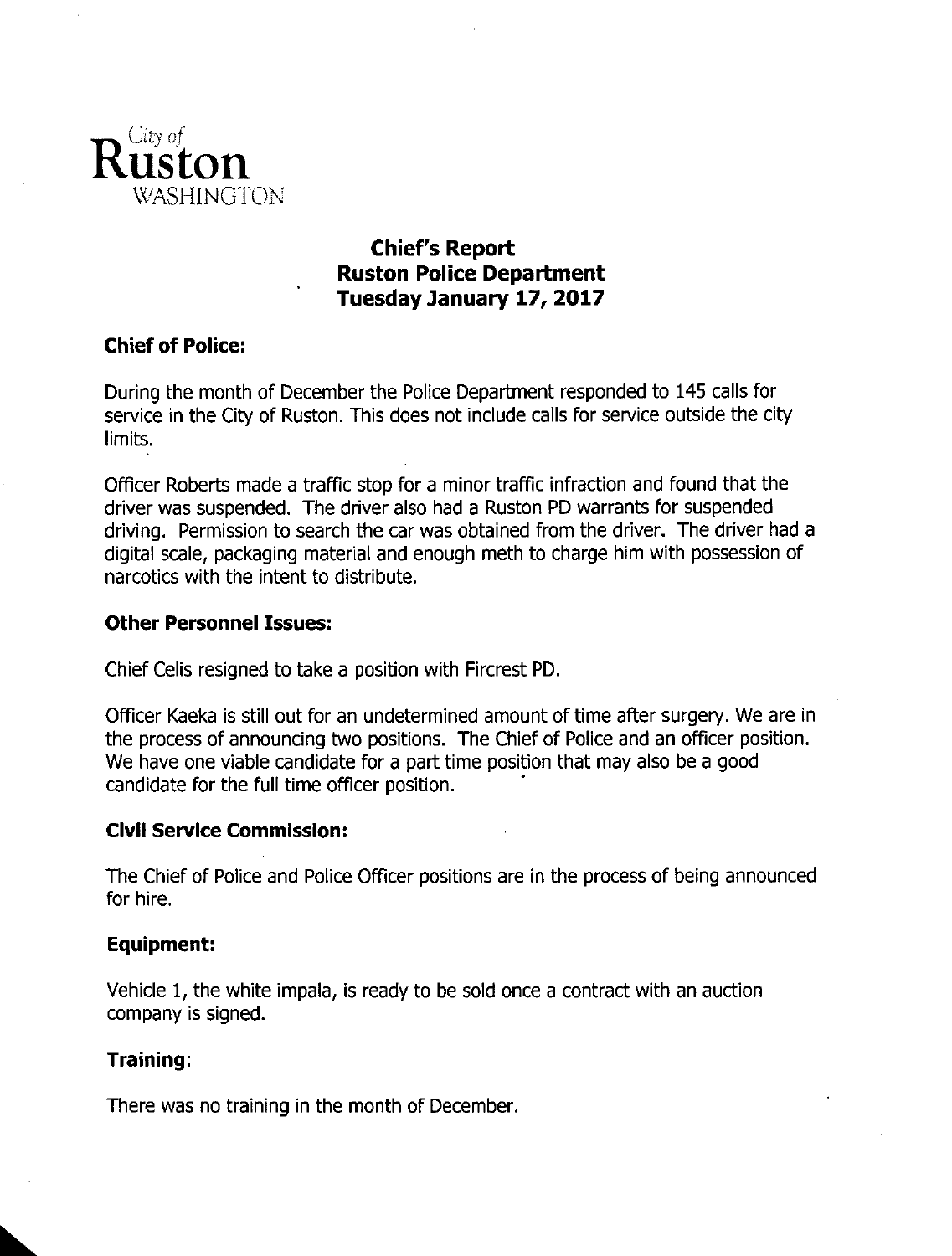Please contact me by phone (253) 761-0272 or by email anders.estes@cityofruston.net if you have any questions or concerns regarding this month's report.

 $\bullet$ 

Submitted By:<br>Anders "Andy" Estes Interim Chief of Police  $1/17/17$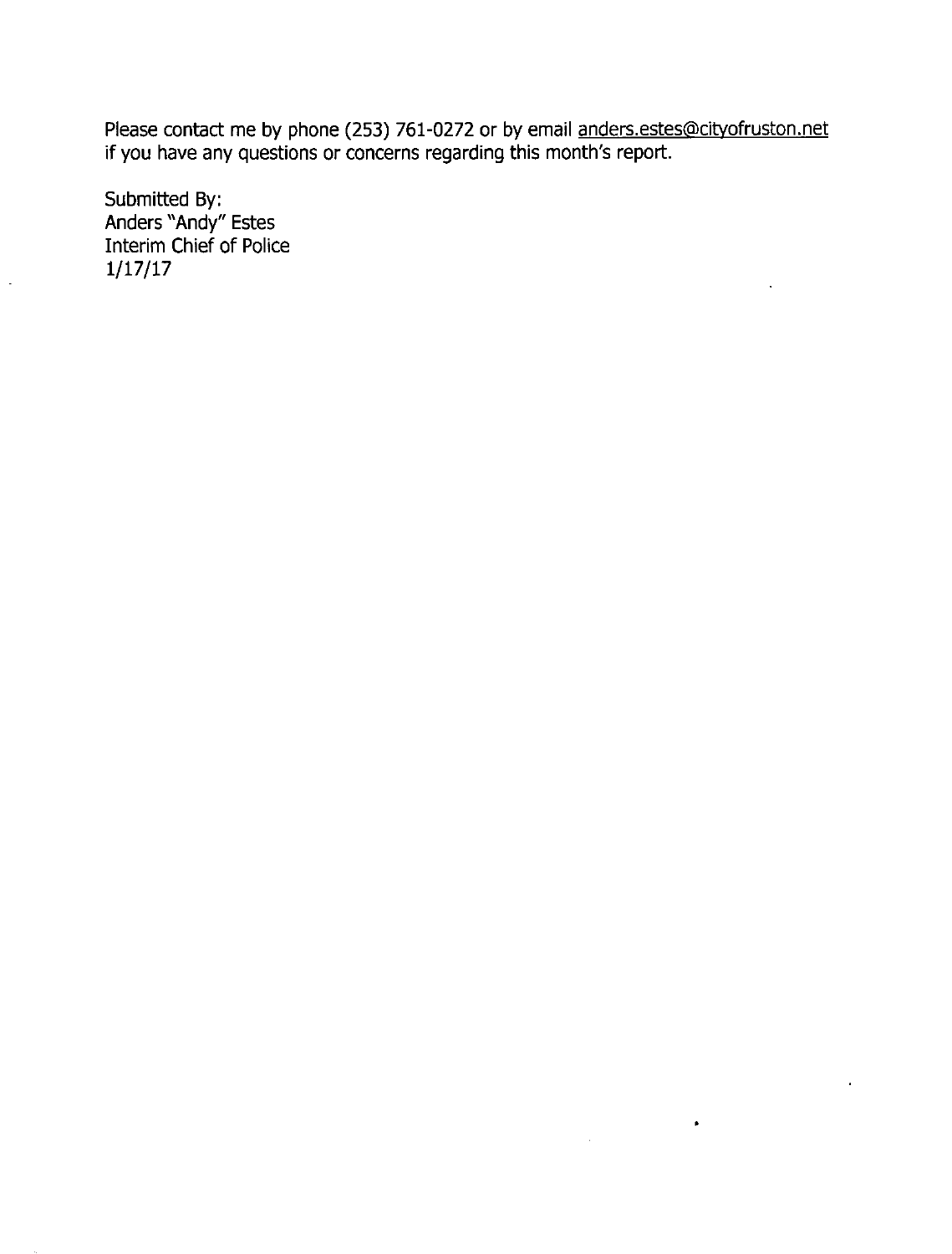

Ruston Fire Department | 5117 North Winnifred | Ruston, WA 98407

# **Ruston Fire Department Monthly Review for December 2016**

Tuesday, January 17, 2016 Presented by Chief Torbet Total Incidents: 5 (0 Fire/ Service, 5 Medical Aid) Total Volunteer Hours: Total 2491 Hours December 204 Hours Membership Roster (out of 25): 20 (13 FF, 7 Officers) Recent Membership Changes: Remove Ryan Gilletti

#### **State of the Business:**

- $\bullet$ Firefighter Ryan Gilletti was hired by Gig Harbor Fire
- One new hydrant on Orchard street
- We purchased a new AED trainer with donations from Sandy Freiboth's memorial
- All vehicles and fire tools are fully operational
- Recurring CPR training is offered quarterly for the Ruston community. Over 160 people have been CPR certified since the training has been offered. Although we didn't meet our goal of 100% CPR certification for the city, we continue to provide training as needed. As always, community members may enroll at City Hall or by emailing rustonfire@rustonwa.org.
- Fire Station tours are provided to the public when resources are available. Please contact  $\bullet$ rustonfire@rustonwa.org for further information.

# Ruston Fire Department's Master Business Objectives for Decmeber 2016

| <b>OBJECTIVE</b>    | <b>START DATE</b> | <b>TARGET COMPLETION</b> | <b>COMPLETE</b><br>$\%$ | <b>ACTION OWNERS</b> |
|---------------------|-------------------|--------------------------|-------------------------|----------------------|
| Recruitment         | 12/2016           | ongoing                  | 21 of 25                | WHERRETT/SHERMAN     |
| <b>CPR Training</b> | 12/2016           | ongoing                  | 100%                    | ANDERSON             |
|                     |                   |                          |                         |                      |